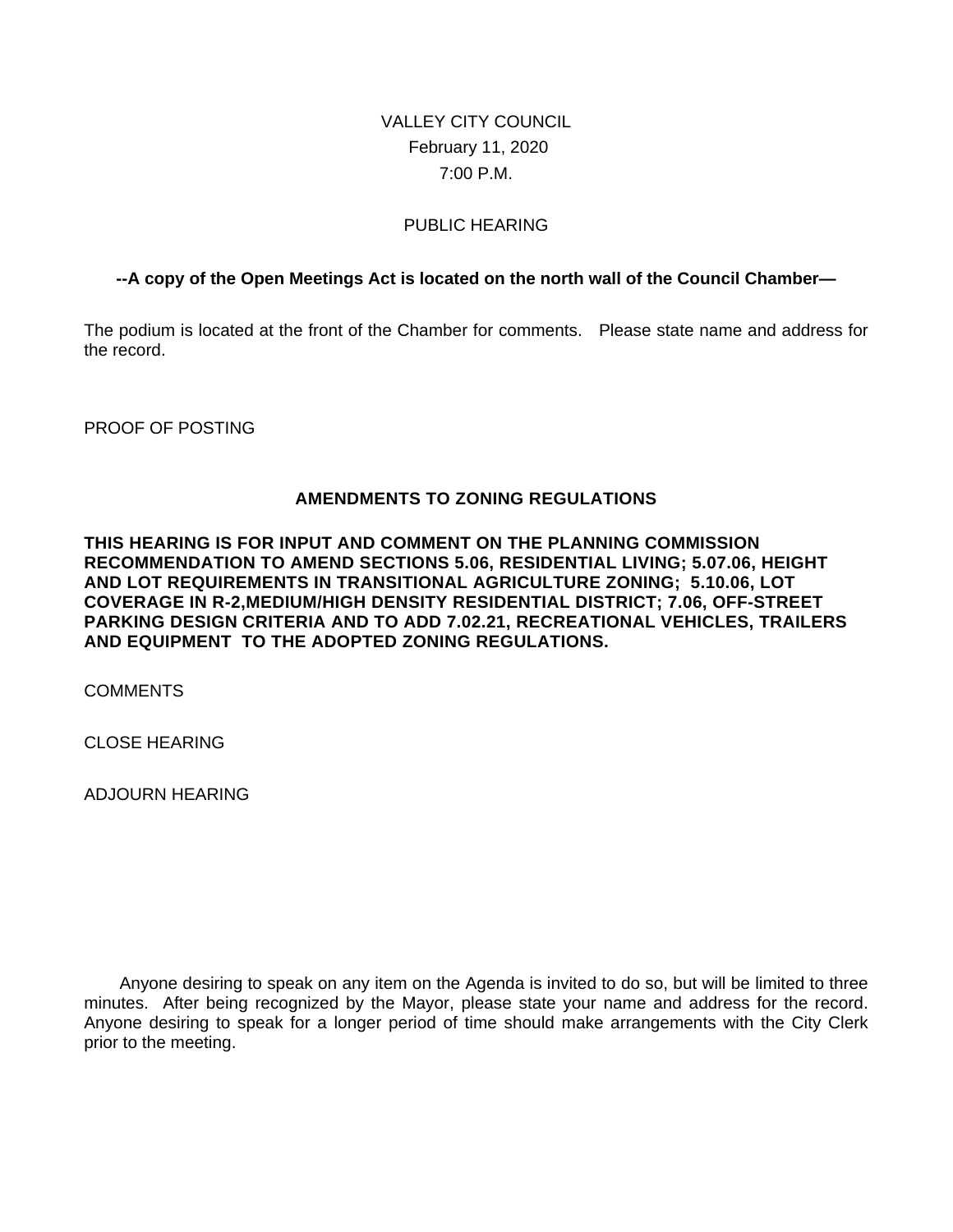## **AGENDA**

## **VALLEY CITY COUNCIL**

### **FEBRUARY 11 2020**

#### **--A copy of the Open Meetings Act is located on the north wall of the Council Chamber—**

The Mayor and Council reserve the right to adjourn into executive session on any agenda item per Nebraska Revised Statutes 84-1410 and may move the order of agenda items.

One copy of all reproducible written material to be discussed at this meeting is available for examination or copying.

- 1. ROLL CALL
- 2. MEETING CALLED TO ORDER
- 3. PLEDGE OF ALLEGIANCE
- 4. PROOF OF PUBLICATION
- 5. VISITORS/CORRESPONDENCE

### **FLOOD EDUCATION & AWARENESS MONTH PROCLAMATION**

6. APPROVAL OF AGENDA

### 7. CONSENT AGENDA

All agenda items indicated by an asterisk will comprise the consent agenda and will be acted on in a single motion. Consent agenda items are being forwarded to the Council Members. Any individual item may be removed by a council member for special discussion and consideration.

- \* ACCEPT MINUTES
- \*. ACCEPT TREASURER'S REPORT
- \*. PRESENT BILLS PAID DURING THE MONTH
- \*. APPROVE BILLS & ADDITIONAL BILLS PRESENTED FOR PAYMENT

## **A Complete listing of claims processed through Monday, February 10,**

### **2020 is on file in the office of the City Clerk.**

- \*. JANUARY PAYROLL, \$94,444.79/I.R.A., \$1487.11
- \*. PEOPLESERVICE, INC REPORT
- \* JANUARY KENO RECEIPTS, \$3020.31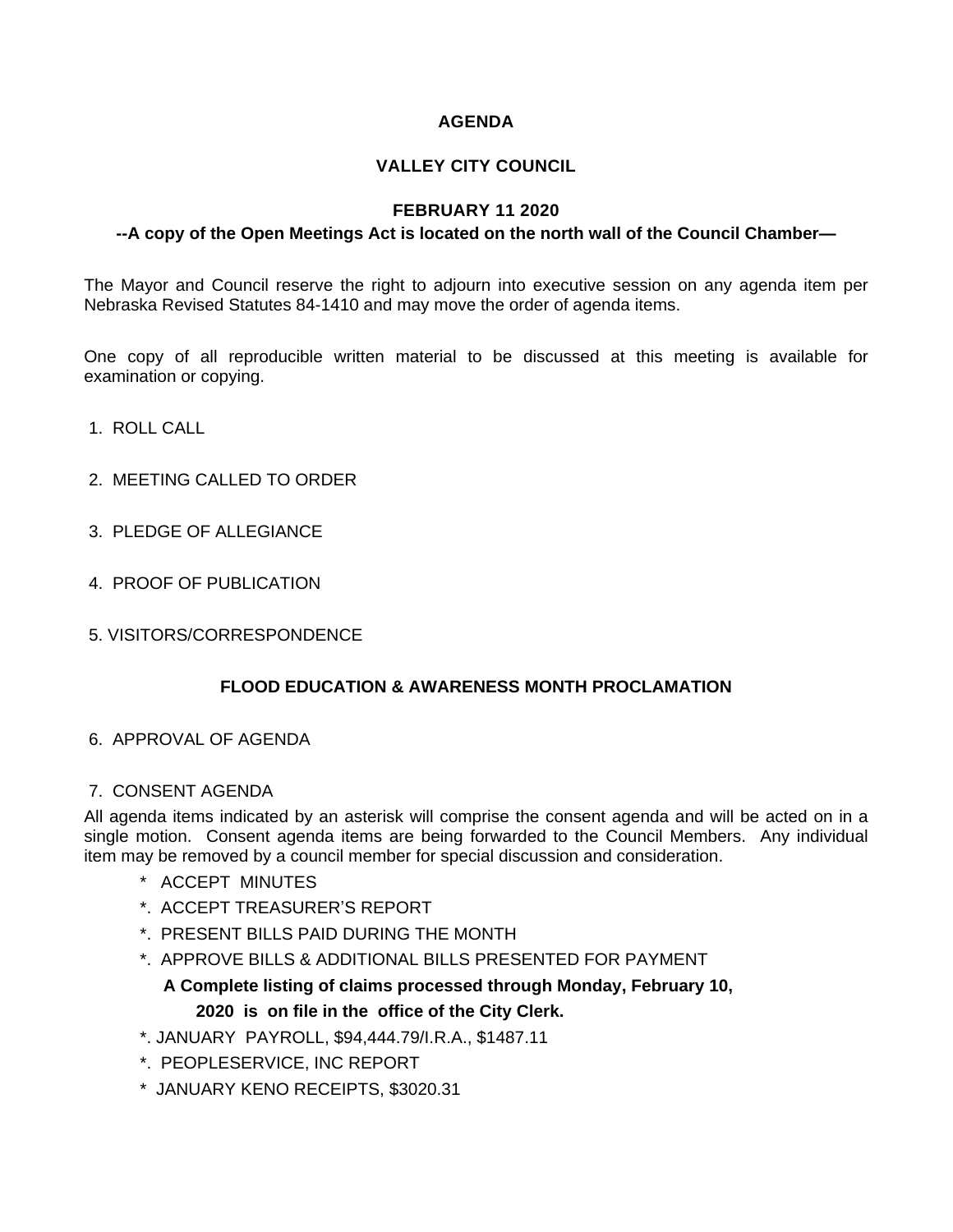- \*. ACCEPT January Library Statistical Report
- \*. ACCEPT Library board minutes 11/07/2019
	- Cemetery Board minutes 01/15/2020
	- Planning Commission minutes 01/21/2020
- \* RE-APPOINT Mark Conrey to Planning Commission 3 year term

\* Recommend approval Special Designated License application of Twin Rivers Circle YMCA for dinner & auction fundraiser to be held April 18, 2020 from 5:00 to 10:00 p.m. at 6100 Twin Rivers Circle.

- 8. ORDINANCE NO. 733/Council consideration and action to amend zoning regulations as addressed in the foregoing public hearing. The Planning Commission recommended the changes at their January 21 meeting.
- 9. ORDINANCE NO. 734 /Council consideration and action to lower the speed limit on South Center Street between Gardiner and Meigs Streets. Municipal Code 3-118.
- 10. RESOLUTION 2020-06/Council consideration and action to place signs regulating speed on designated portions of South Center Street
- 11. FIREWORKS APPLICATION/Council consideration and action to approve, approve with conditions or deny the application.
	- a. RESOLUTION NO. 2020-07/Council action to approve fireworks application of American Legion Post 58/Legion Baseball.
	- b. RESOLUTION NO. 2020-08/Council action to approve fireworks application of Valley Days Foundation.

12. COUNCIL consideration and action to set mileage reimbursement rate at 57.5¢ per mile as set by the Internal Revenue Service

- 13. COUNCIL consideration and action to accept certification of building permits issued in Bluewater Subdivision between January 1 and December 31, 2019.
- 14. COUNCIL discussion and consideration to amend Valley Municipal Code Section 2-104, CONTROL OF EXCESSIVE NOISE, to include Saturday and Sunday Hours